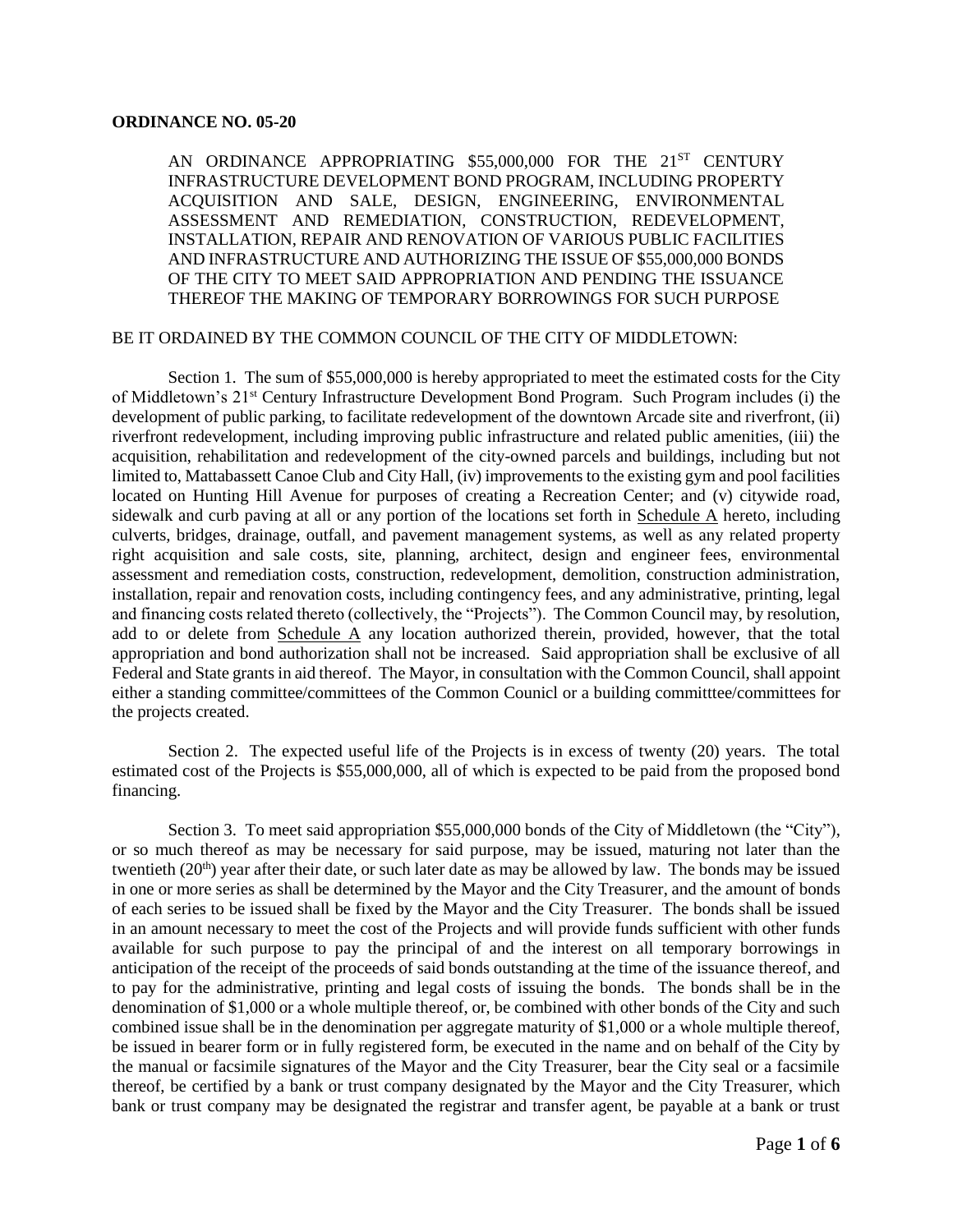company designated by the Mayor and the City Treasurer, and be approved as to their legality by Bond Counsel. The bonds shall bear such rate or rates of interest (whether fixed or floating) as shall be determined by the Mayor and the City Treasurer. The bonds shall be general obligations of the City and each of the bonds shall recite that every requirement of law relating to its issue has been duly complied with, that such bond is within every debt and other limit prescribed by law, and that the full faith and credit of the City are pledged to the payment of the principal thereof and the interest thereon and paid from property taxation to the extent not paid from other funds available for the payment thereof. The aggregate principal amount of the bonds of each series, the annual installments of principal, maturity dates, prices, redemption provisions, if any, time of issue and sale, and other terms, details and particulars of such bonds, including the terms of any reserve that might be established as authorized herein, shall be determined by the Mayor and the City Treasurer in the best interests of the City and in accordance with the requirements of the General Statutes of Connecticut, as amended.

Section 4. Any bonds shall be sold by the Mayor and City Treasurer in a competitive offering or by negotiation, in their discretion. If sold at competitive offering, the bonds shall be at not less than par and accrued interest on the basis of the lowest net or true interest cost to the City, or comparable method. If the bonds are sold by negotiation, the purchase contract shall be approved by the Mayor and City Treasurer.

Section 5. The Mayor and the City Treasurer are authorized to make temporary borrowings in anticipation of the receipt of the proceeds of any series of said bonds. Notes evidencing such borrowings shall be signed by the manual or facsimile signatures of the Mayor and the City Treasurer, have the seal of the City or a facsimile thereof affixed, be payable at a bank or trust company designated by the Mayor and the City Treasurer, be certified by a bank or trust company designated by the Mayor and the City Treasurer pursuant to the General Statutes of Connecticut, as amended, and be approved as to their legality by Bond Counsel. The notes shall be issued with maturity dates which comply with the provisions of the General Statutes governing the issuance of such notes, as the same may be amended from time to time. The notes shall be general obligations of the City and each of the notes shall recite that every requirement of law relating to its issue has been duly complied with, that such note is within every debt and other limit prescribed by law, and that the full faith and credit of the City are pledged to the payment of the principal thereof and the interest thereon. The net interest cost on such notes, including renewals thereof, and the expense of preparing, issuing and marketing them, to the extent paid from the proceeds of such renewals or said bonds, shall be included as a cost of the Projects. Upon the sale of said bonds the proceeds thereof, to the extent required, shall be applied forthwith to the payment of the principal of and the interest on any such temporary borrowings then outstanding or shall be deposited with a bank or trust company in trust for such purpose.

Section 6. In connection with the issuance of any bonds or notes authorized herein, the City may exercise any power delegated to municipalities pursuant to Section 7-370b, as may be approved and executed by the Mayor and the City Treasurer, including the authority to enter into agreements moderating interest rate fluctuation, provided any such agreement or exercise of such authority shall be specifically approved by the Common Council.

Section 7. With respect to the receipt of original issuance premium or bid premium upon the sale of the bonds or notes herein authorized, the Mayor and City Treasurer are authorized, but not required, to apply original issuance premium and bid premium, if applicable, to fund future debt service payments on such bonds or notes or to fund any purpose for which bonds of the City are authorized to be issued, and such application shall reduce the amount of authorized and unissued bonds of the purpose to which the premium was applied, in the amount so applied.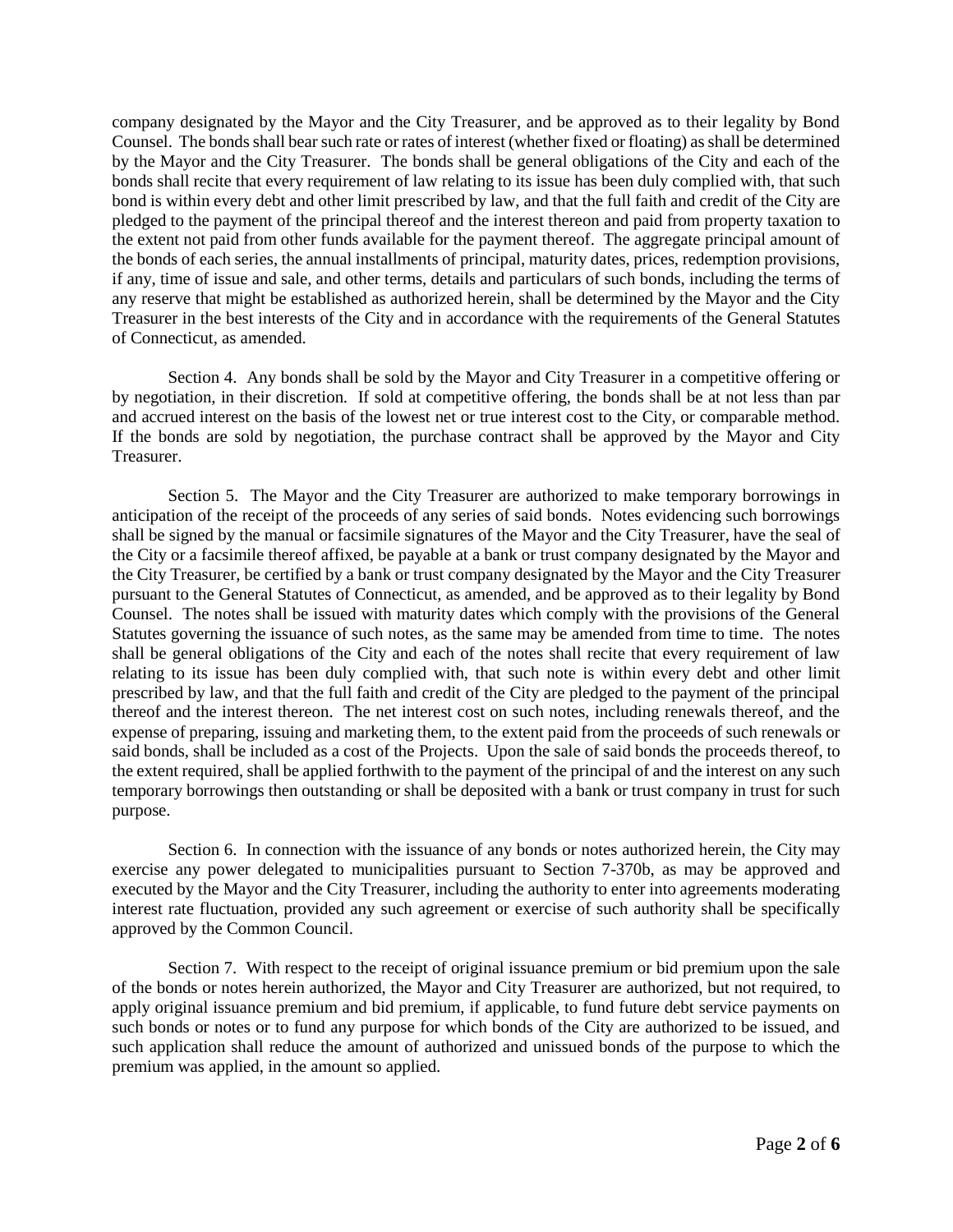Section 8. In order to meet the capital cash flow expenditure needs of the City, the Director of Finance, with notice to and advice from the Mayor and the City Treasurer, is authorized to allocate and reallocate expenditures incurred for the Projects to any bonds or notes of the City outstanding as of the date of such allocation, and the bonds or notes to which such expenditures have been allocated shall be deemed to have been issued for such purpose, including the bonds and notes and Projects herein authorized.

Section 9. The issue of the bonds aforesaid and of all other bonds or notes of the City heretofore authorized but not yet issued, as of the effective date of this Ordinance, would not cause the indebtedness of the City to exceed any debt limit calculated in accordance with law as shown by the "Debt Statement" attached hereto.

Section 10. The Mayor is hereby authorized to spend a sum not to exceed the aforesaid aggregate appropriation for the Projects for the purposes set forth herein, and the Mayor is specifically authorized to make, execute and deliver any contract or contracts, and any other documents necessary or convenient to complete the improvements authorized herein and the financing thereof. Such appropriation and bond authorization approved herein may be allocated between the Projects by the Mayor and Director of Finance as they deem necessary or advisable and in the best interests of the City, so long as such allocation is consistent with applicable tax and other laws.

Section 11. The Mayor, the City Treasurer, the Director of Finance and any other proper City official are each hereby authorized to apply for and accept any available State or Federal grant in aid of the financing of the Projects, and to take all action necessary or proper in connection therewith.

Section 12. The City hereby expresses its official intent pursuant to 1.150-2 of the Federal Income Tax Regulations, Title 26 (the "Regulations"), to reimburse expenditures paid 60 days prior to and after the date of passage of this ordinance in the maximum amount and for the Projects with the proceeds of bonds, notes, or other obligations authorized to be issued by the City. Such obligations shall be issued to reimburse such expenditures not later than 18 months after the later of the date of the expenditure or the substantial completion of the Projects, or such later date as the Regulations may authorize. The City hereby certifies that the intention to reimburse as expressed herein is based upon its reasonable expectations as of this date. The Director of Finance or his designee is authorized to pay project expenses in accordance herewith pending the issuance of any such reimbursement obligations, and to amend this declaration.

Section 13. The Director of Finance is hereby authorized to exercise all powers conferred by Section 3-20e of the general statutes with respect to secondary market disclosure and to provide annual information and notices of material events as enumerated in Securities and Exchange Commission Exchange Act Rule 15c2-12, as amended, as may be necessary, appropriate or desirable to effect the sale of the bonds and notes authorized by this ordinance.

Section 14. This ordinance shall take effect when the same shall have been approved by a majority of those voting thereon at a referendum called and warned for such purpose. The date and other particulars of such referendum shall be determined by resolution of the Common Council. In the event that this ordinance shall not be approved at such referendum, it shall be null and void and of no effect.

## SEE ATTACHED DEBT LIMITATION SCHEDULE

**Status: APPROVED, AS AMENDED by Common Council, City of Middletown at its meeting held on: SEPTEMBER 2, 2020** 

*K: review//ordinance/ 21st C \$55M bond ORD 05-20 – 2 Sept 2020*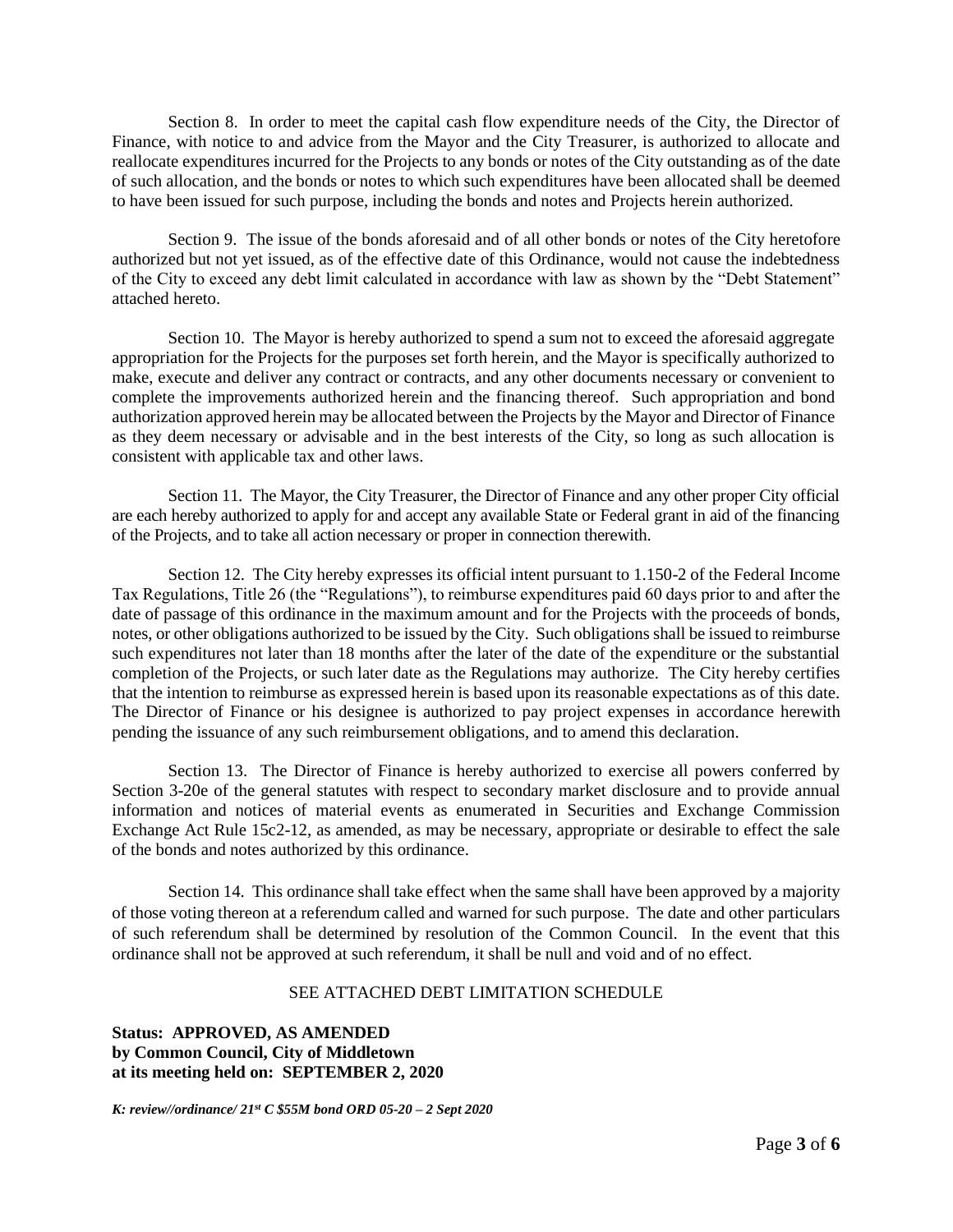| Schedule A |  |
|------------|--|
|            |  |

| <b>2020 ROAD AND SIDEWALK PROJECTS</b> | <b>FROM</b>              | <b>TO</b>               |
|----------------------------------------|--------------------------|-------------------------|
|                                        |                          |                         |
| Acacea Court                           | <b>Basswood Drive</b>    | Nejako Drive            |
| <b>Atkins Street</b>                   | Town Line                | Country Club Road       |
| <b>Barry Court</b>                     | <b>Spencer Drive</b>     | End                     |
| <b>Bartholomew Road</b>                | Saybrook Road            | Reservoir Road          |
| <b>Basswood Drive</b>                  | Nejako Drive             | <b>Congdon Street</b>   |
| <b>Batt Street</b>                     | <b>Spencer Drive</b>     | <b>Spencer Drive</b>    |
| <b>Berlin Court</b>                    | <b>Berlin Street</b>     | End                     |
| <b>Berlin Street</b>                   | Prospect                 | End                     |
| <b>Bow Lane</b>                        | <b>Bartholomew Road</b>  | Cedar Street            |
| Candlewood Lane                        | Heritage Boulevard       | End                     |
| Carll Road                             | Newtown                  | Greenlawn Road          |
| <b>College Street</b>                  | Main Street              | <b>High Street</b>      |
| <b>Court Street</b>                    | Main Street              | <b>High Street</b>      |
| Culverts/bridges                       |                          |                         |
| Dellwood Avenue                        | Grove Hill Road          | <b>Glenwood Terrace</b> |
| Digitize drainage                      |                          |                         |
| East Ridge Road                        | Randolph Road            | Millbrook Road          |
| Evergreen Avenue                       | <b>Silver Street</b>     | Evergreen Circle        |
| Evergreen Circle                       | <b>Evergreen Street</b>  | <b>Frisbee Street</b>   |
| Fieldbrook Drive                       | Heritage Boulevard       | <b>Glenwood Terrace</b> |
| <b>Frisbee Street</b>                  | Evergreen Avenue         | <b>Laurel Street</b>    |
| <b>Frissell Terrace</b>                | <b>Silver Street</b>     | <b>Roberts Street</b>   |
| Garden Street                          | <b>Laurel Street</b>     | <b>Roberts Street</b>   |
| Garfield Ave                           | <b>Russell Street</b>    | End                     |
| George Street                          | Drainage                 |                         |
| Glendale Avenue                        | Grove Hill Road          | <b>Glenwood Terrace</b> |
| Greenlawn Road                         | Ridge Road               | End                     |
| Grove Hill Road                        | Fieldbrook Road          | Glendale Avenue         |
| Heritage Boulevard                     | <b>East Street</b>       | End                     |
| <b>High Street Safety</b>              | <b>Washington Street</b> | <b>Church Street</b>    |
| Jefferson Ave                          | <b>Russell Street</b>    | End                     |
| <b>Laurel Street</b>                   | Frisbee Street           | Roberts Street          |
| Lewis Street                           | Morgan Street            | Randolph Road           |
| <b>Liberty Street</b>                  | Newfield Street          | Main Street             |
| <b>Linden Street</b>                   | Frisbee Street           | Roberts Street          |
| McDowell Road                          | Prout Hill Road          | End                     |
| McKenzie Street                        | <b>Silver Street</b>     | Roberts Street          |
| Meadowbrook Road                       | East Ridge Road          | Millbrook Road          |
| Middle Street                          | Smith Street             | Country Club Road       |
| Mohawk Street                          | <b>Hendley Street</b>    | <b>Spencer Drive</b>    |
| <b>Murray Street</b>                   | Margarite Road           | Bend                    |
| Northview Drive                        | Plumb Road               | End                     |
| Oak Ridge Drive                        | Northview Drive          | End                     |
| <b>Outfall Improvements</b>            |                          |                         |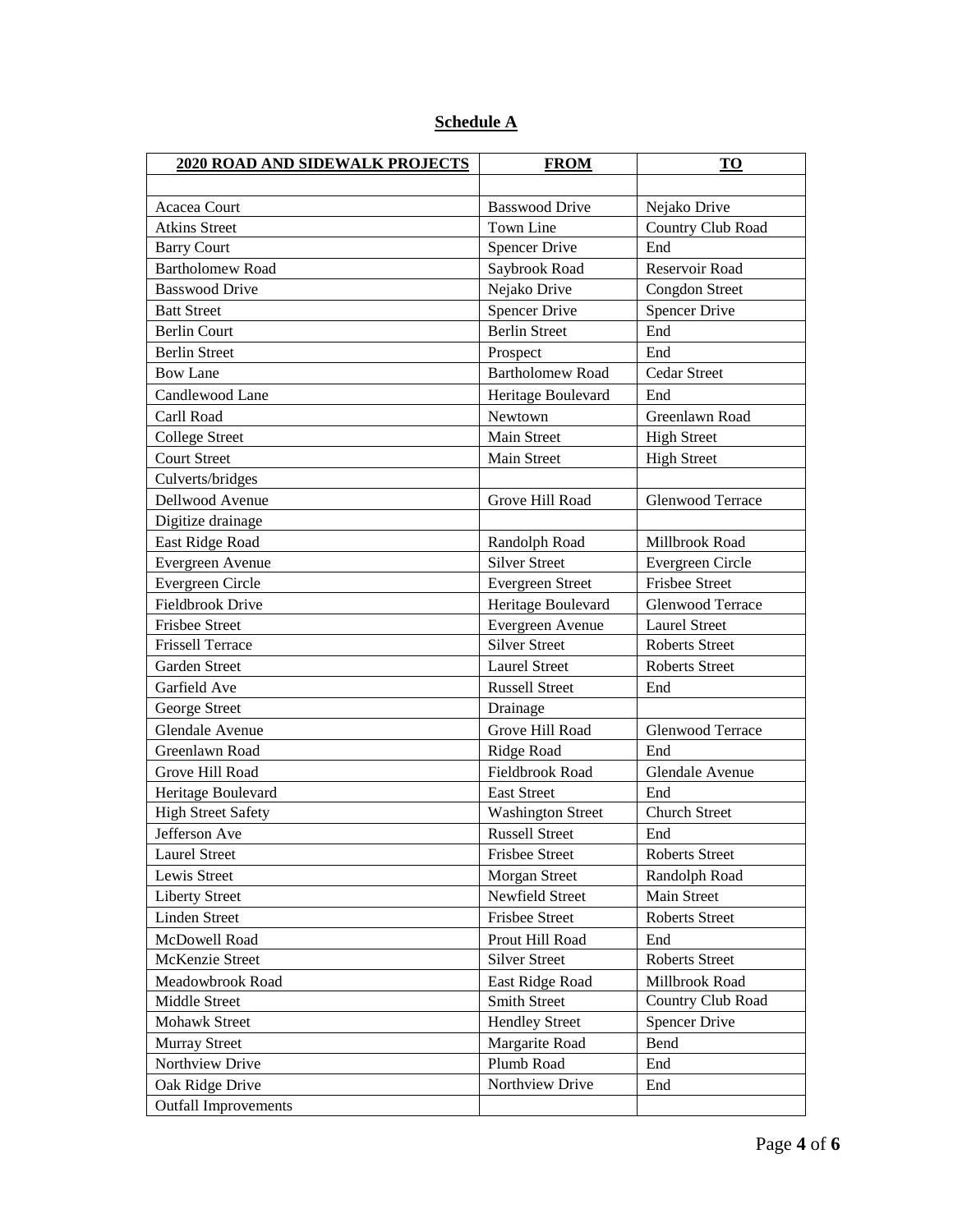| Pameacha Avenue             | South Main Street       | <b>Highland Avenue</b>   |
|-----------------------------|-------------------------|--------------------------|
| Partridge Lane              | Country Club Road       | End                      |
| Pavement Management System  | <b>Entire City</b>      |                          |
| <b>Pleasant Street</b>      | <b>Church Street</b>    | Main Street              |
| Plumb Road                  | <b>East Street</b>      | End                      |
| Poinsettia Street           | <b>Pine Street</b>      | End                      |
| <b>Prospect Street</b>      | <b>Liberty Street</b>   | Railroad Bridge          |
| Prout Hill Road             | Ridge Road              | Margarite Road           |
| Red Cedar Lane              | Plumb Road              | Oak Ridge Drive          |
| Ribera Drive                | Chamberlain Road        | End                      |
| Ridgewood Road              | <b>Westfield Street</b> | <b>East Street</b>       |
| <b>Roberts Street</b>       | Evergreen Avenue        | <b>Eastern Drive</b>     |
| Rogers Road                 | <b>Wadsworth Street</b> | <b>West Street</b>       |
| Rose Circle                 | <b>Newfield Street</b>  | Rose Circle              |
| <b>Schaefer Road</b>        | <b>Wadsworth Street</b> | Rogers Road              |
| <b>Spencer Drive</b>        | <b>Wadsworth Street</b> | <b>Mohawk Street</b>     |
| <b>Spring Street</b>        | <b>Main Street</b>      | <b>Prospect Street</b>   |
| <b>Stoneycrest Drive</b>    | Newfield Sheet          | <b>Stoneycrest Drive</b> |
| Sunnyslope Drive            | Prout Hill Road         | Prout Hill Road          |
| <b>Sylvan Drive</b>         | Heritage Blvd           | End                      |
| <b>Wadsworth Mansion</b>    | <b>Wadsworth Street</b> | End                      |
| <b>Wall Street</b>          | Saybrook Road           | <b>Silver Street</b>     |
| <b>Walnut Grove Road</b>    | Old Mill Road           | <b>Fisher Road</b>       |
| <b>Westfield Terrace</b>    | <b>Westfield Street</b> | <b>Hickory Circle</b>    |
| <b>Woodside Circle</b>      | South Main Street       | Schuyler Avenue          |
| <b>Yellow Birch Road</b>    | <b>Yellow Road</b>      | End                      |
| <b>Yellow Green Circle</b>  | <b>Yellow Road</b>      | End                      |
| Yellow Hill Drive           | <b>Yellow Road</b>      | End                      |
| <b>Yellow Orange Circle</b> | <b>Yellow Road</b>      | End                      |
| <b>Yellow Pine Circle</b>   | <b>Yellow Road</b>      | End                      |
| <b>Yellow Road</b>          | Long Hill Road          | End                      |
| Yellow Wood Road            | <b>Yellow Road</b>      | End                      |
| <b>Yellow Yellow Circle</b> | Yellow Road             | End                      |